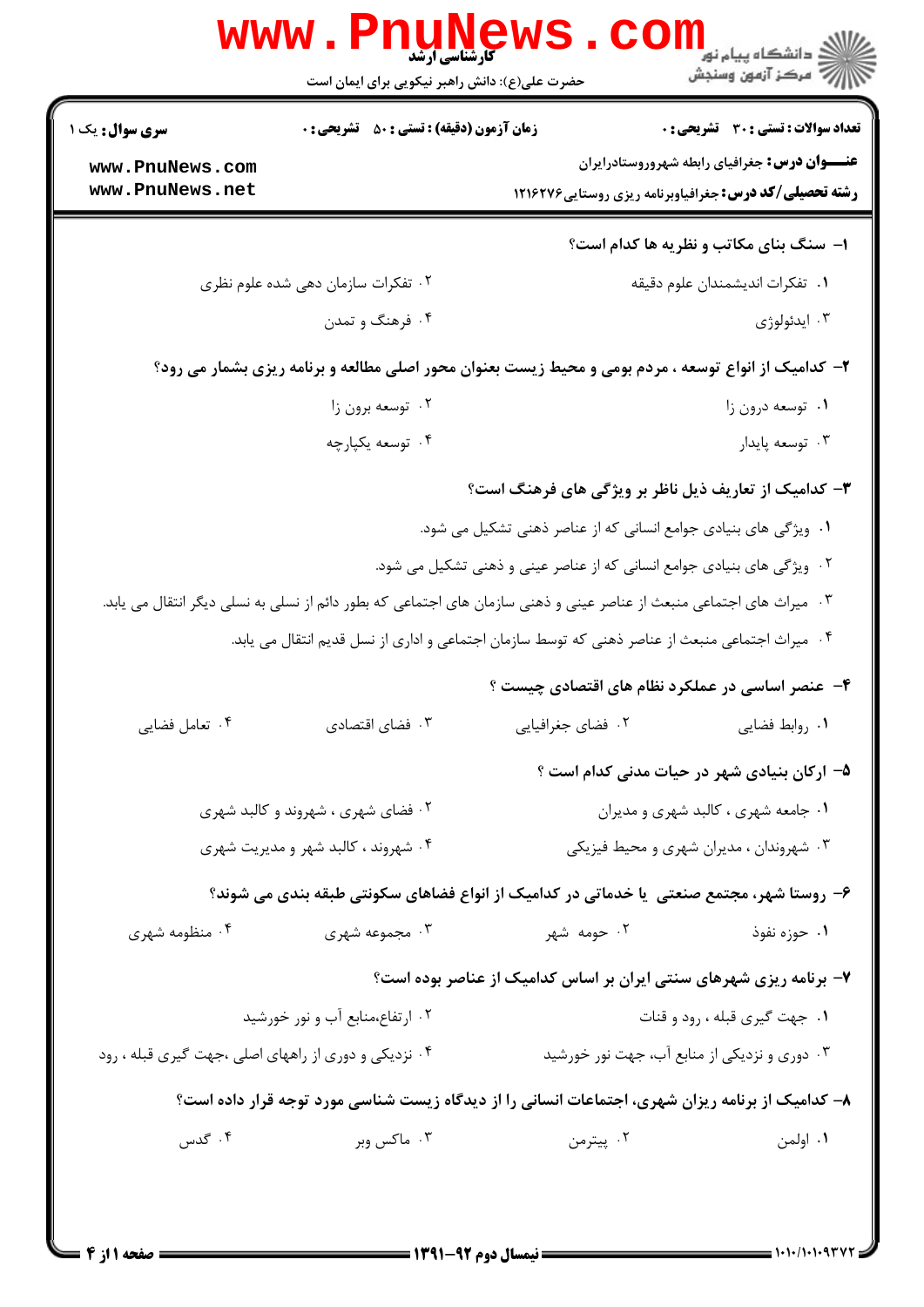|                                                                              | 7' مرڪز آزمون وسنڊش<br>حضرت علی(ع): دانش راهبر نیکویی برای ایمان است                                        |  |  |  |
|------------------------------------------------------------------------------|-------------------------------------------------------------------------------------------------------------|--|--|--|
| <b>زمان آزمون (دقیقه) : تستی : 50 ٪ تشریحی : 0</b><br><b>سری سوال :</b> ۱ یک | تعداد سوالات : تستى : 30 - تشريحي : 0                                                                       |  |  |  |
| www.PnuNews.com                                                              | <b>عنـــوان درس:</b> جغرافیای رابطه شهروروستادرایران                                                        |  |  |  |
| www.PnuNews.net                                                              | <b>رشته تحصیلی/کد درس:</b> جغرافیاوبرنامه ریزی روستایی ۱۲۱۶۲۷۶                                              |  |  |  |
|                                                                              | ۹- یکی از عمده ترین نظریه های احیای مراکز شهری چیست ؟                                                       |  |  |  |
| ۰۲ اصالت بخشی                                                                | ۰۱ ملوين                                                                                                    |  |  |  |
| ۰۴ لينچ                                                                      | ۰۳ شهرهای نامتمرکز                                                                                          |  |  |  |
|                                                                              | ∙۱- در نظام شهر سازی ایران کدامیک از عناصر شهری زیر، نقش ستون فقرات را ایفاء می نمایند؟                     |  |  |  |
| ۰۲ بازار                                                                     | ۰۱ مسجد                                                                                                     |  |  |  |
| ۰۴ مدارس و کاروانسراها                                                       | ۰۳ شبکه معابر اصلی                                                                                          |  |  |  |
| 11−  کانون بنیادی پارادایم فن آورانه جدید در بین دهه ۱۹۶۰ تا ۱۹۷۰ چیست؟      |                                                                                                             |  |  |  |
| ۰۲ تجمع زیر ساخت های فن آوری                                                 | ٠١. زير ساخت هاي فن آوري                                                                                    |  |  |  |
| ۰۴ فرآیند تمرکز اطلاعات                                                      | ۰۳ فرأيند اطلاع رساني                                                                                       |  |  |  |
|                                                                              | ۱۲- بنا بر کدام عامل زیر، ایجاد شهرهای جدید در شرایط اقتصادی اجتماعی ایران ، از موفقیت کمتری برخوردار است ؟ |  |  |  |
| ٢ . فاقد ضمانت اجرايي                                                        | ٠١. فاقد جامعيت                                                                                             |  |  |  |
| ۰۴ سیاست محله ایی                                                            | ۰۳ سیاست منطقه ایی                                                                                          |  |  |  |
|                                                                              | ۱۳- ″اریگ گلودن″ نظریه مجتمع شهری را بر اساس کدام دیدگاه مفهومی طرح ریزی کرده است ؟                         |  |  |  |
| ۰۲ تمرکز گرایی به نواحی روستایی                                              | ۰۱ گرایشات توسعه روستایی                                                                                    |  |  |  |
| ۰۴ تمرکز گرایی به شهرها                                                      | ۰۳ تمرکز زدایی از شهر                                                                                       |  |  |  |
|                                                                              | ۱۴- بر پایه دیدگاه وان تونن، سیاست های توسعه کشاورزی برای کدام گروه از کشورها نامناسب است ؟                 |  |  |  |
|                                                                              | ٠١ رشد نامتوازن مراكز شهري بر اساس الگوهاي رفاه اقتصادي                                                     |  |  |  |
|                                                                              | ۰۲ رشد پاتولوژیک مراکز روستایی ناشی از عدم رقابت اقتصادی نواحی روستایی                                      |  |  |  |
|                                                                              | ۰۳ رشد متوازن مراکز شهری بر اساس الگوهای توسعه اقتصادی                                                      |  |  |  |
|                                                                              | ۰۴ رشد پاتولوژیک مراکز شهری بر اساس فشارهای جمعیتی نواحی روستایی                                            |  |  |  |
|                                                                              | ۱۵– کدام ایده آساسی در نظریه شهرک های اقماری و نو شهرها مورد تأکید است ؟                                    |  |  |  |
| ۰۲ راهبرد گسترش سطوح ناحیه شهری                                              | ٠١. راهبرد تمركز سطوح شهرى                                                                                  |  |  |  |
| ۰۴ راهبرد از هم گسیختگی سطوح ناحیه شهری                                      | ۰۳ راهبرد تبديل سطوح ناحيه شهرى                                                                             |  |  |  |
|                                                                              |                                                                                                             |  |  |  |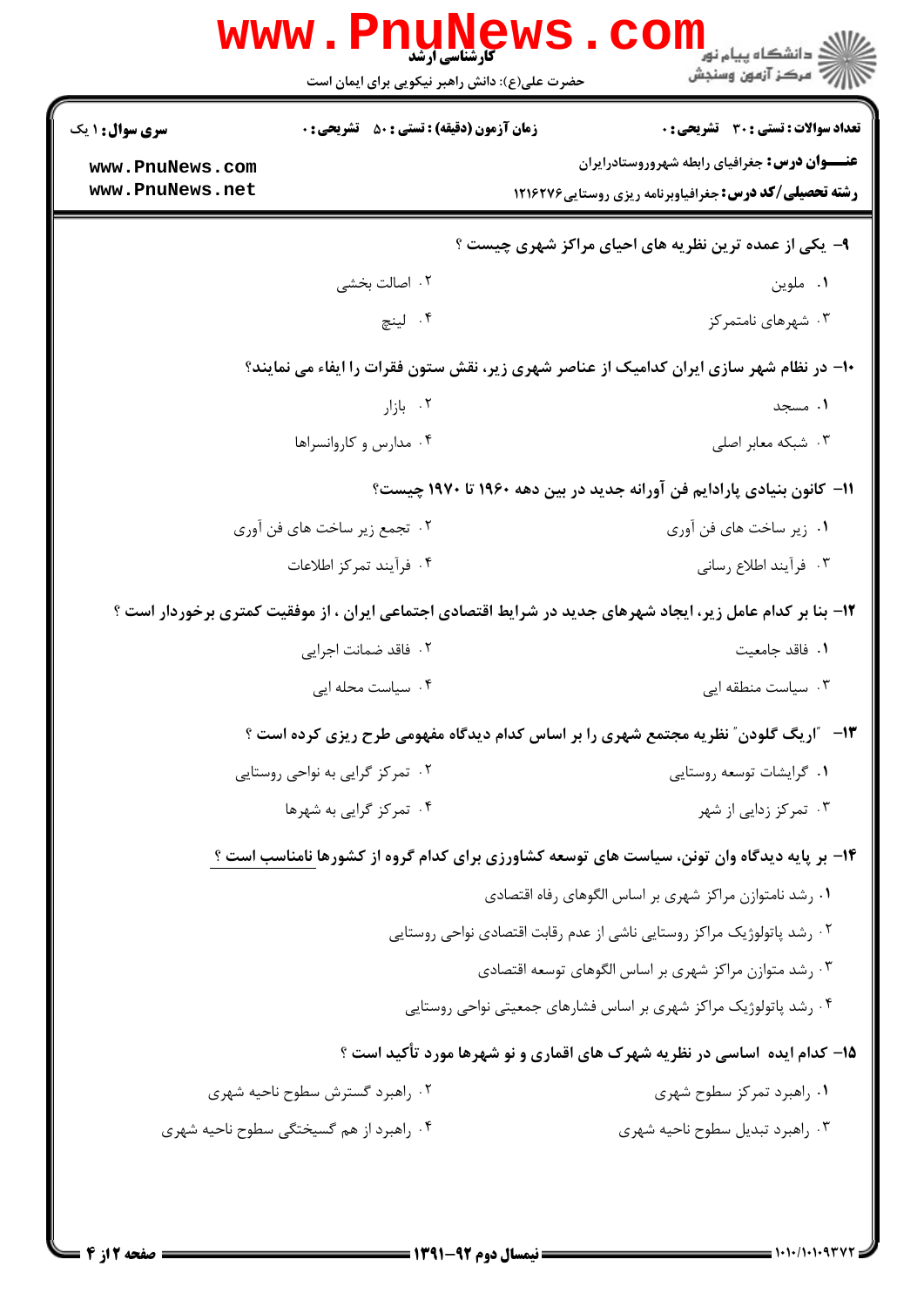| تعداد سوالات : تستي : 30 ٪ تشريحي : 0                                                                         | <b>زمان آزمون (دقیقه) : تستی : 50 ٪ تشریحی : 0</b><br><b>سری سوال :</b> ۱ یک |                                 |  |
|---------------------------------------------------------------------------------------------------------------|------------------------------------------------------------------------------|---------------------------------|--|
| <b>عنــــوان درس :</b> جغرافیای رابطه شهروروستادرایران                                                        |                                                                              | www.PnuNews.com                 |  |
| <b>رشته تحصیلی/کد درس:</b> جغرافیاوبرنامه ریزی روستایی1۲۱۶۲۷۶                                                 |                                                                              | www.PnuNews.net                 |  |
| ۱۶– از مشکلات اساسی تعیین قطب رشد چیست ؟                                                                      |                                                                              |                                 |  |
| ٠١. عدم ارتقاء فني قطب رشد                                                                                    |                                                                              | ٢. انتخاب بهترين قطب رشد بالقوه |  |
| ۰۳ عدم بهره برداري از نواحي پيرامون                                                                           | ۰۴ عدم برخورداری از امکانات اقتصادی                                          |                                 |  |
| ۱۷- فریدمن برای درک ساختار فضایی مناطق و پیش بینی تفسیر و تحولات و روند توسعه کدام الگو را مطرح کرد؟          |                                                                              |                                 |  |
| ٠١. الگو ي قطب رشد                                                                                            | ۰۲ راهبرد مرکز- پیرامون                                                      |                                 |  |
| ۰۳ الگوی قطب متمر کز                                                                                          | ۰۴ الگوی مرکز –پیرامون                                                       |                                 |  |
| ۱۸– ساختار اجتماعی – فرهنگی وفیزیکی روستا شهرها ، به کدام نوع از سکونتگاههای ذیل شباهت بیشتری دارد ؟          |                                                                              |                                 |  |
| ۰۱ شهرهای کوچک<br>۰۲ شهرهای متوسط                                                                             | ۰۳ روستا                                                                     | ۰۴ شهر                          |  |
| ۱۹- دیدگاه فارابی در تقسیم بندی از شهرهای عظمی ، وسطی و صغری کدام است ؟                                       |                                                                              |                                 |  |
| ۰۱ رابطهٔ جمعیت و اندازه شهر                                                                                  |                                                                              | ۰۲ رابطهٔ ارگانیک در کارکرد شهر |  |
| ۰۳ رابطهٔ اندازه شهر در نظام منطقه ایی                                                                        | ۰۴ رابطهٔ جمعیت و میزان توان های تولیدی                                      |                                 |  |
| +۲- در نقد نظریه هاگراستراند در نظریه پخش ، کدام عامل با پیشرفت روز افزون ارتباطات از اهمیت کمتری برخوردار می |                                                                              |                                 |  |
| شود؟                                                                                                          |                                                                              |                                 |  |
| ٠١ فاصله                                                                                                      | ۰۲ شهر                                                                       |                                 |  |
| ۰۳ کانون های سکونتگاهی                                                                                        | ۰۴ مسافت                                                                     |                                 |  |
| <b>۲۱</b> – عوامل عمده چهار گانه مهاجرت (مبدا ، مقصد ، جریان مهاجرت و عوامل شخصی ) توسط چه کسی بیان شده است ؟ |                                                                              |                                 |  |
| ۰۲ شاستاد<br>۰۱ اورت.اس.لي                                                                                    | ۰۳ هريک                                                                      | ۰۴ موبوگنج                      |  |
| ۲۲- کاستل درنظریه رشد پرشتاب مناطق شهری علاوه بر افزایش میزان رشد شهری مبتنی بر کدام پدیده نیز تاکید دارد ؟   |                                                                              |                                 |  |
| ۰۱ مهاجرت از شهر به روستا                                                                                     | ۰۲ کاهش فعالیت های اقتصادی                                                   |                                 |  |
| ۰۳ مهاجرت از روستا به شهر                                                                                     | ۰۴ رکود فعالیت اقتصادی                                                       |                                 |  |
| ۲۳- دومین ًفرایند اساسی در زمینه روابط شهر و روستا کدام است؟                                                  |                                                                              |                                 |  |
| ٠١. وضعيت اجتماعي سكونتگاهها                                                                                  | ٠٢ وضعيت اقتصادي سكونتگاهها                                                  |                                 |  |
| ۰۳ وضعیت کالبدی سکونتگاهها                                                                                    | ۰۴ وضعیت عملکردی سکونتگاهها                                                  |                                 |  |